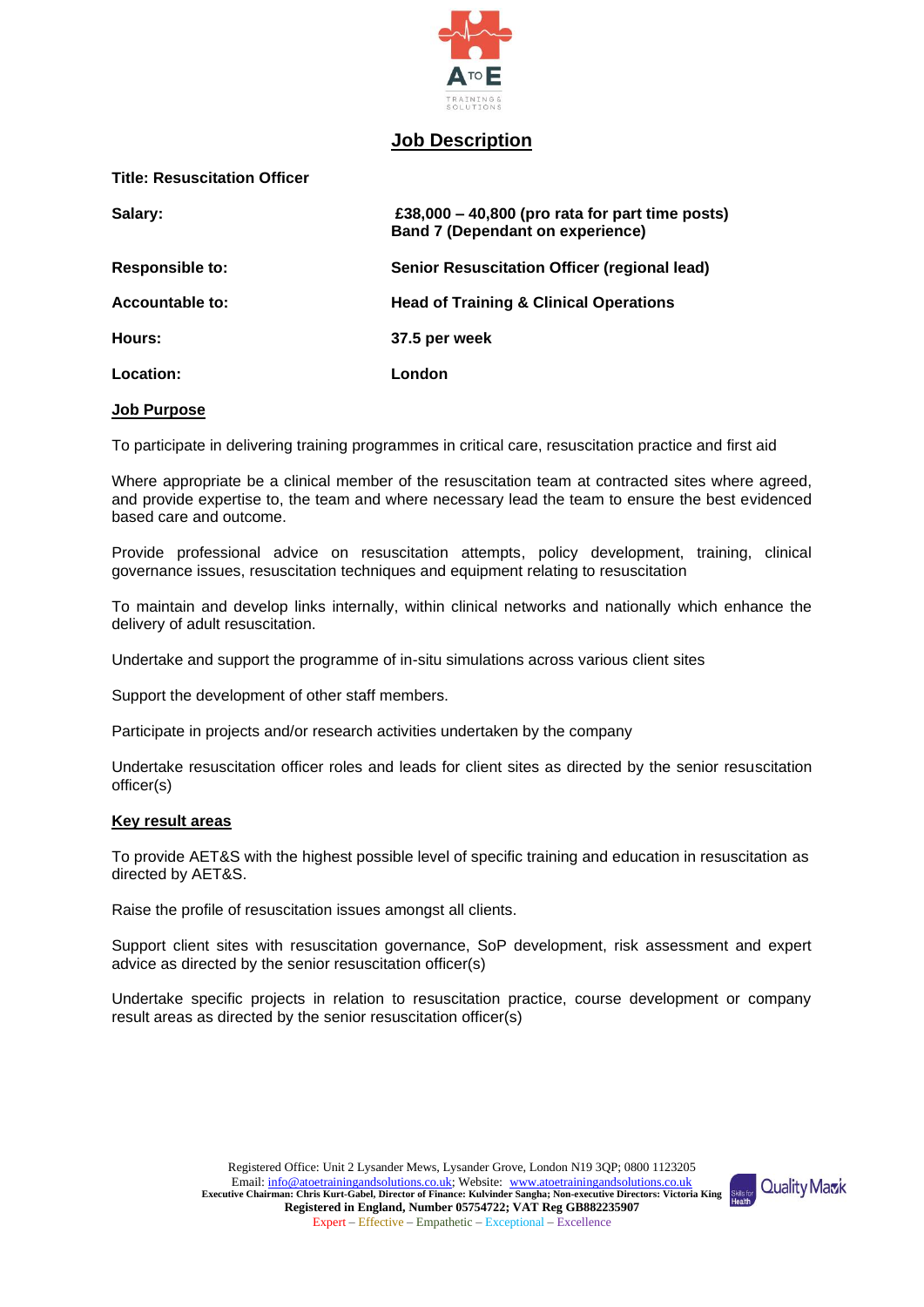# **Duties and responsibilities**

## **Clinical responsibilities**

Attend and participate in resuscitation attempts or clinical emergency situations as part of the team, when not detracting from training being delivered as part of any contracted agreement with clients.

Provide clinical expertise and support to the clinical emergency team and where necessary lead the team to ensure best evidenced based practice and outcome for the patient.

Participate in debriefing of staff and relatives as required following clinical emergencies.

Participate in ensuring that client's staff are fully conversant and competent in resuscitation techniques.

Maintain and develop clinical skills, credibility and expertise including undertaking training programmes to increase or achieve instructor status

Is accountable for practice and take every reasonable opportunity to sustain and improve knowledge and professional competence.

## **Educational responsibilities**

Assist with the development and delivery of specific resuscitation training programmes

Deliver training in a variety of settings and to a variety of staff groups

Assist with the planning, co-ordination and delivery of nationally accredited courses in resuscitation, including undertaking course director roles.

Maintain national instructor status by adherence to code of conduct and compliance with any regulations in force for specific training programmes.

Ensure all training adheres to lesson plans or guidance given in relation to each training programme

## **Management and Leadership**

#### **Self management**

Manage and prioritise workload and deliver on agreed targets and objectives.

Act as an effective role model.

Maintain own professional development and take every opportunity to further own clinical, educational and managerial level of competence.

To represent AET&S locally and nationally as necessary.

To work collaboratively with team in delivery of agreed professional development plan

Keep accurate records of all training delivered as per the company requirements

Have a flexible approach to working patterns and be willing to work outside normal hours

# **Human Resource management**

Safeguard the health, safety and welfare in line with local policy and statutory obligations.

Initiate preliminary corrective action in accordance where necessary to maintain safety.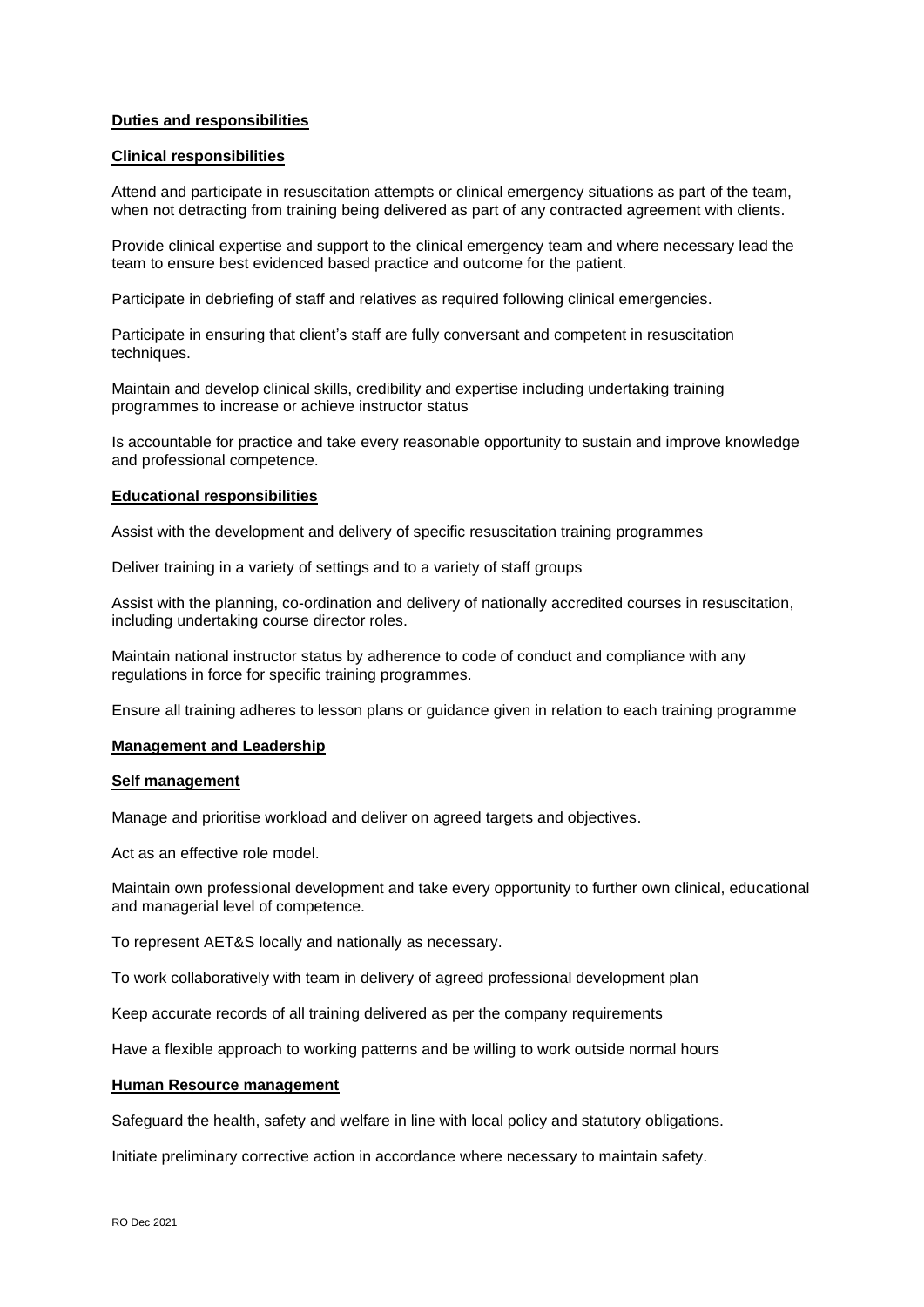Support and supervise more junior staff members or non-substantive instructors as directed by the senior resuscitation officer(s)

Maintain and update personal HR records

## **Financial resource management**

Ensure resources are utilised effectively and efficiently.

Exercise a cost –effective approach.

Take necessary care of training equipment to reduce damage

### **Communication**

Maintain, build and strengthen communication between key stakeholders.

Communicate effectively at all levels using negotiation and motivational techniques to encourage learning and education and to ensure adoption of evidence based practice and facilitate the delivery of high quality care.

Communicate empathetically and skilfully utilising counselling skills.

Work effectively as a team member as well as functioning autonomously.

# **Clinical Governance, audit and research**

Participate in production of reports, policies and risk assessments in adult resuscitation as necessary.

Manage sites under the supervision and as directed by the senior resuscitation officer(s)

Run in-situ simulation exercises with minimal support and prepare appropriate reports based on those simulations

# **Other**

Be willing to work flexibly including weekends.

Be prepared to attend meetings and training outside of normal hours.

Be prepared to travel in undertaking role

| To be aware of and adhere to:- | AET&S <i>policies and procedures</i>                  |
|--------------------------------|-------------------------------------------------------|
|                                | Section 7 and 8 of the Health and Safety at Work Act  |
|                                | GDPR                                                  |
|                                | Other relevant legislation and agreed practice/policy |

AET&S has adopted an Equal Opportunities Policy and specific regard should be taken of its content in relation to the treatment of employees or potential employees.

This job description is not intended to be exhaustive and it is likely that duties may be altered from time to time in light of changing circumstances.

AET&S are committed to supporting clinical credibility and professional development by allocated clinical time and developmental programmes for all levels of staff as identified and agreed through individual professional development pathways.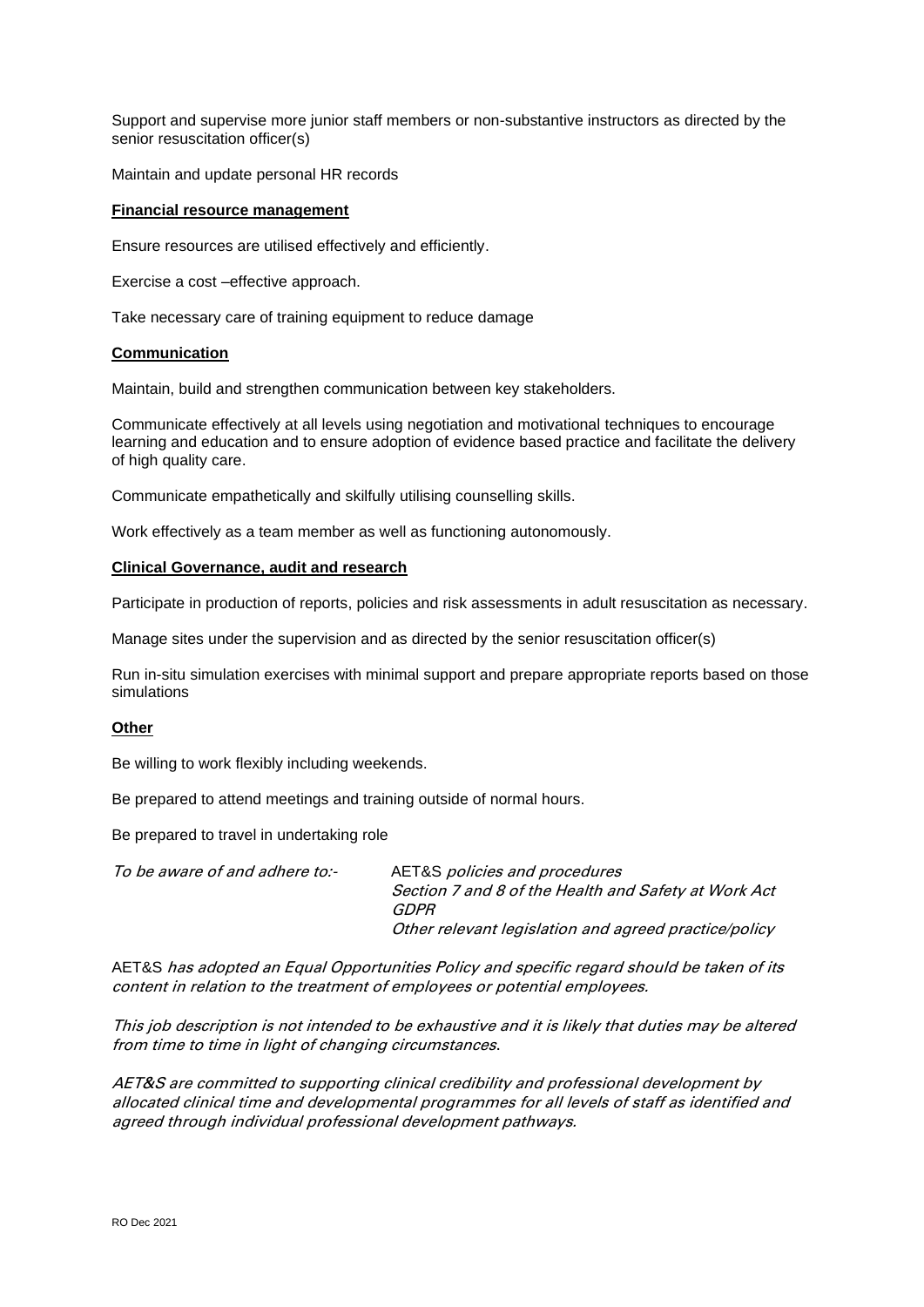

# **Personal Specification Post: Resuscitation Officer – full or part time – Band 7 equivalent**

|              | <b>Essential</b>                      | <b>Desirable</b>                                      | <b>Core Value</b>               |
|--------------|---------------------------------------|-------------------------------------------------------|---------------------------------|
| Knowledge,   | Clinical<br>$\bullet$                 | Relevant post<br>$\bullet$                            | <b>Expert &amp; Exceptional</b> |
| training and | qualification                         | qualification clinical                                |                                 |
| experience   | and/or extensive                      | course i.e.                                           |                                 |
|              | relevant                              | 100/124/254/199/N03/405,I                             |                                 |
|              | experience in                         | <b>HCD Paramedic</b>                                  |                                 |
|              | critical                              | Experience in income-                                 |                                 |
|              | care/clinical                         | generating activities                                 |                                 |
|              | emergencies                           | Experience in committee                               |                                 |
|              | Recent relevant<br>$\bullet$          | work related to                                       |                                 |
|              | experience                            | resuscitation issues                                  |                                 |
|              | <b>Instructor Status</b><br>$\bullet$ | Evidence of involvement<br>٠                          |                                 |
|              | or Instructor                         | in research activity                                  |                                 |
|              | Potential in one                      | Experience of teaching on<br>$\bullet$                |                                 |
|              | RCUK/ALSG/ERC                         | <b>HSE First Aid Training</b>                         |                                 |
|              | <b>National Course</b>                | programmes                                            |                                 |
|              | discipline ALS,<br>NLS, EPALS, and    | <b>RCUK ALS/EPALS course</b><br>$\bullet$<br>director |                                 |
|              | or APLS                               | Experience in setting and                             |                                 |
|              | Recognised<br>$\bullet$               | ٠<br>monitoring standards in                          |                                 |
|              | teaching course                       | resuscitation training                                |                                 |
|              | including                             |                                                       |                                 |
|              | Resuscitation                         |                                                       |                                 |
|              | Council                               |                                                       |                                 |
|              | (UK)/ALSG                             |                                                       |                                 |
|              | Generic Instructor                    |                                                       |                                 |
|              | Course                                |                                                       |                                 |
|              | Experience of<br>$\bullet$            |                                                       |                                 |
|              | resuscitation                         |                                                       |                                 |
|              | instruction                           |                                                       |                                 |
|              | Experience of<br>$\bullet$            |                                                       |                                 |
|              | prioritising own                      |                                                       |                                 |
|              | workload                              |                                                       |                                 |
|              | Able to work<br>$\bullet$             |                                                       |                                 |
|              | under own                             |                                                       |                                 |
|              | initiative and                        |                                                       |                                 |
|              | effectively in a                      |                                                       |                                 |
|              | team                                  |                                                       |                                 |
|              | Experience of                         |                                                       |                                 |
|              | planning, co-                         |                                                       |                                 |
|              | ordinating and                        |                                                       |                                 |
|              | delivering training                   |                                                       |                                 |
|              | to different                          |                                                       |                                 |
|              | professional                          |                                                       |                                 |
|              | groups                                |                                                       |                                 |
|              | Experience of                         |                                                       |                                 |
|              | delivering care to                    |                                                       |                                 |
|              | sick adults                           |                                                       |                                 |

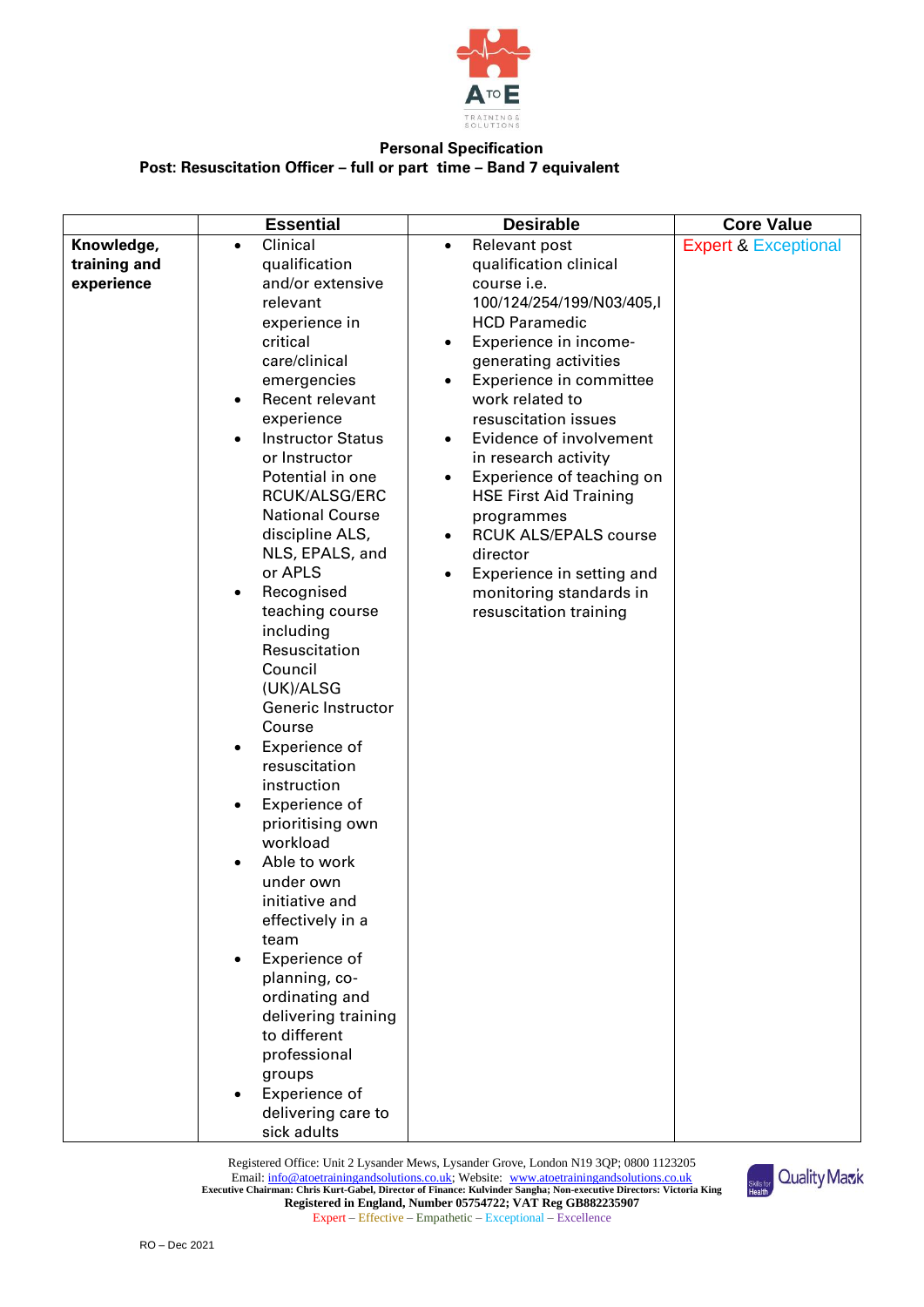

|                        |                                                                                                                                                                                                                                                                                                 | <b>SOLUITONS</b>                                                                                 |                    |
|------------------------|-------------------------------------------------------------------------------------------------------------------------------------------------------------------------------------------------------------------------------------------------------------------------------------------------|--------------------------------------------------------------------------------------------------|--------------------|
| <b>Communication</b>   | Evidence of<br>ongoing recent<br>professional<br>development<br>Experience<br>working as a<br>facilitator with<br>multi-professional<br>groups<br>Experience<br>٠<br>teaching MDT and<br>responding to<br>their learning<br>needs<br>Able to                                                    |                                                                                                  |                    |
|                        | $\bullet$<br>communicate<br>effectively and<br>sensitively: both<br>verbally and in<br>writing<br>Able to articulate<br>reasons for desire<br>to work in this<br>area.<br>Able to<br>communicate with<br>all levels of staff<br>Able to work<br>effectively and<br>collaboratively in<br>a team | Counselling skills used to<br>$\bullet$<br>debrief team after clinical<br>emergencies            | Empathetic         |
| <b>Physical skills</b> | Good dexterity to<br>$\bullet$<br>carry out<br>emergency<br>procedures<br>Computer literate<br>e.g. MS word,<br><b>Excel and Access</b><br>databases                                                                                                                                            |                                                                                                  | <b>Exceptional</b> |
| <b>Physical effort</b> | Able to attend<br>$\bullet$<br>cardiac arrest calls<br>as a member of<br>the team<br>Able to move<br>equipment for<br>training such as<br>manikins<br>Flexible approach<br>٠<br>to work patterns                                                                                                |                                                                                                  | <b>Exceptional</b> |
| <b>Managerial</b>      | Understanding of<br>$\bullet$<br>governance issues<br>related to                                                                                                                                                                                                                                | <b>Experience of auditing</b><br>$\bullet$<br>resuscitation practices<br>Evidence of guideline / | <b>Effective</b>   |